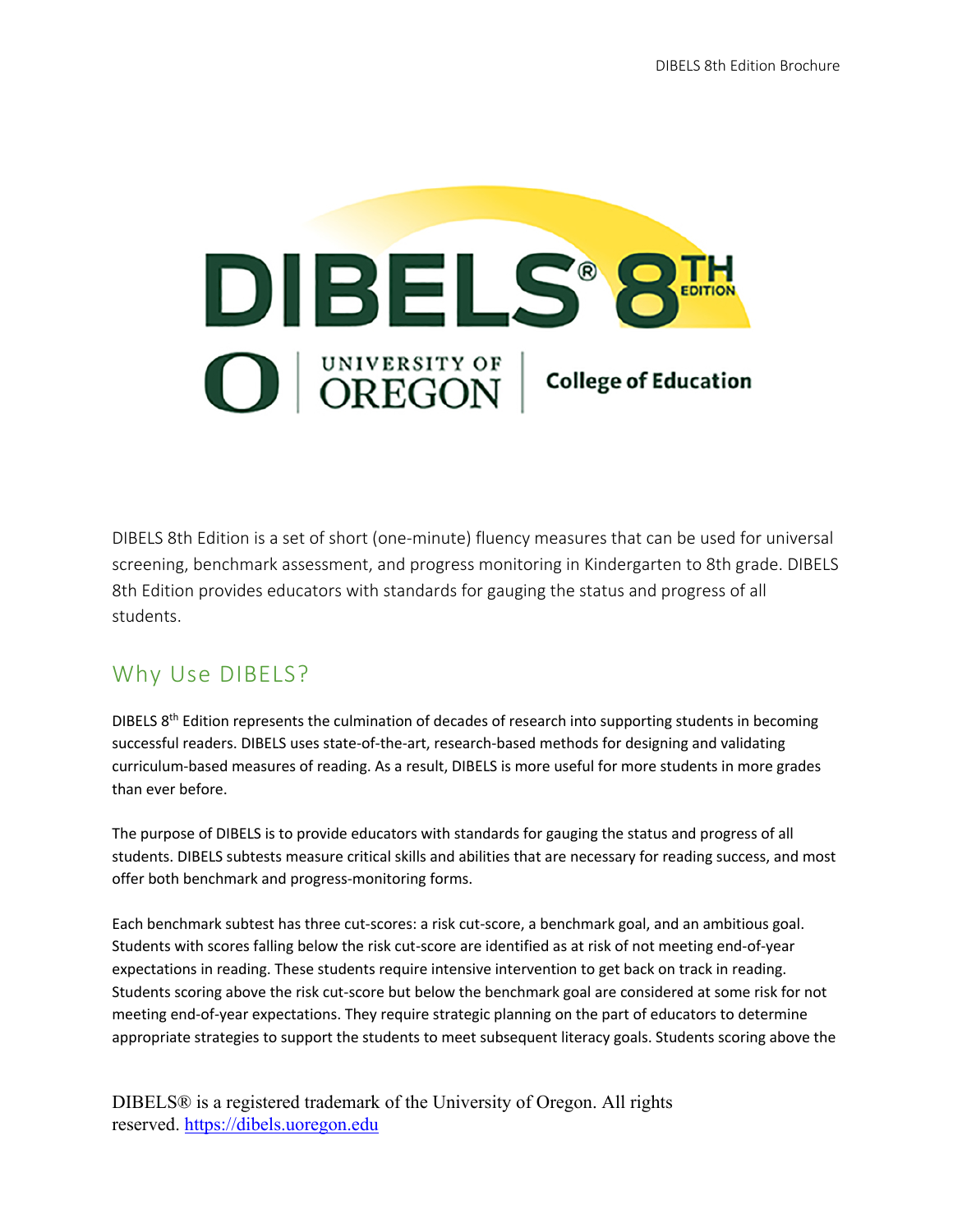benchmark cut-score but below the ambitious goal are identified as at minimal risk for not meeting end-ofyear expectations in reading; put more positively, they have a high likelihood of meeting end-of-year learning goals in reading. Finally, students scoring above the ambitious goal are at negligible risk for not meeting endof-year goals; they have the highest likelihood of meeting grade-level expectations. Using these cuts, teachers can easily identify students who will most benefit from intensive instruction, strategic instruction, and core instruction alone.

A new benefit of DIBELS benchmark subtests is that they utilize advanced test design principles to provide teachers with instructionally relevant information on all readers. In addition to identifying students at different levels of risk, the letter-naming fluency (LNF), phonemic segmentation fluency (PSF), nonsense word fluency (NWF), and word reading fluency (WRF) subtests support item analyses that can suggest next instructional steps. This feature is brand new in DIBELS 8<sup>th</sup> Edition. This feature increases the utility of DIBELS for all students when combined with regular benchmark testing (i.e., three times a year), making DIBELS a more powerful tool than ever before.

Another purpose of DIBELS is to monitor student progress. Progress monitoring is essential for ensuring that students identified for intensive and strategic support actually benefit from this support as intended. Progress monitoring enables interventionists to change and intensify intervention until the desired pattern of improvement is achieved. By progress monitoring students using DIBELS, teacher can determine whether they are responding to instruction or would benefit from a change in instruction.

## Advantages of DIBELS 8

DIBELS 8th Edition has a lot to offer that no other curriculum-based measurement (CBM) system, including previous editions of DIBELS, ever has before. In fact, DIBELS 8th Edition is more useful for more students in more grades than ever before. The biggest advantages of DIBELS 8 are:

- **New grade levels.** DIBELS can now be used from kindergarten through eighth grade.
- **Enhanced composite scores.** DIBELS composite scores have been overhauled to make them better than ever at predicting risk.
- **Consistent subtests within grade.** Subtests relevant to a given grade are offered at every benchmark period.
- **New and revised subtests.** DIBELS now includes word reading fluency and existing subtests have undergone extensive improvement efforts to maximize their usefulness.
- **Efficient benchmarking procedures.** Discontinue benchmarking rules based on student performance save time and frustration.
- **Expanding the safety net.** DIBELS now offers a word reading fluency measure that can help to identify students with poor sight word and irregular word reading skills that other subtests miss. Maze is now offered for second grade, nonsense word fluency has been extended to third grade and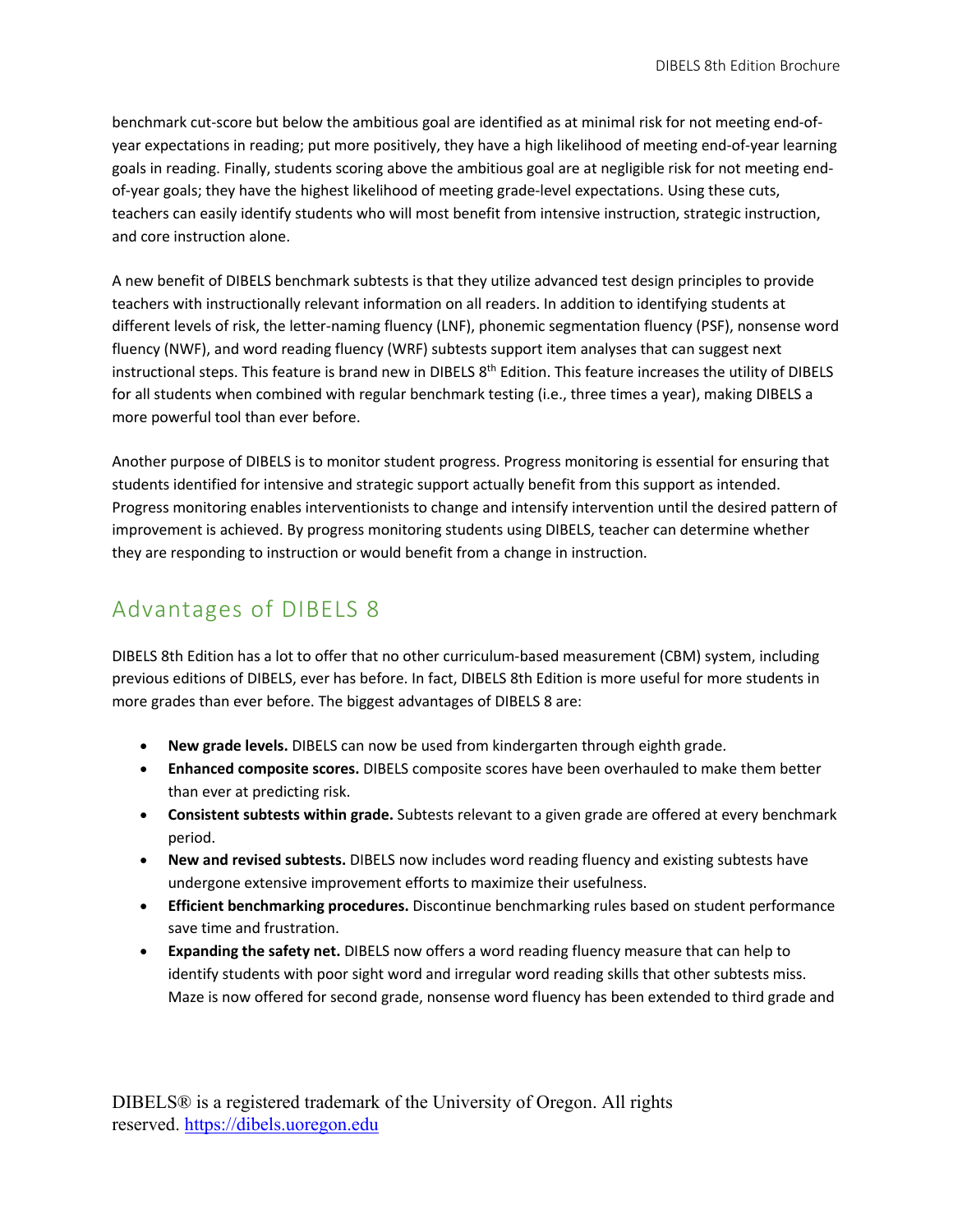includes advanced phonics patterns, and oral reading fluency and maze have been extended through eighth grade.

- **Expanding the utility.** DIBELS forms now have items that progress in difficulty beyond risk cut-points that provide data teachers can use in planning instruction for all students.
- **Zones of Growth for interpreting progress.** DIBELS offers Zones of Growth, revised for the 8th Edition, that can be used to interpret all students' growth relative to a norming sample.
- **Dyslexia screening.** DIBELS subtests offer efficient and cost-effective measures of processing speed, phonological awareness, and the alphabetic principle for dyslexia screening purposes. For more information, read our Dyslexia Screening and DIBELS 8th Edition White Paper.

#### **New Grade Levels, Greater Consistency, and Efficient Benchmarking**

DIBELS  $8<sup>th</sup>$  Edition now extends all the way through eighth grade. That means you can screen and monitor student progress through the end of middle school. DIBELS 8<sup>th</sup> Edition also offers consistent subtests across all three benchmark periods within each grade. That means you can track students' progress in multiple skills over the course of a year. To improve benchmarking efficiency, DIBELS provides a recommended order of subtest administration with discontinue benchmarking rules. These rules discontinue all DIBELS assessment if a student demonstrates very low or very high ability, thereby saving frustration on the part of students and time overall.

#### **New Composite Scores**

DIBELS  $8<sup>th</sup>$  Edition also offers new composite scores. A major drawback of the old composite scores was that the composite scores were only about as accurate in predicting risk as the predominant measure for a given benchmark period. The new DIBELS 8<sup>th</sup> Edition composite scores are designed to offer increased value in terms of not only risk prediction, but also progress and growth monitoring. The DIBELS 8 Composite Scores now offer the single best indicator of overall risk across grades and benchmark periods.

#### **New and Revised Subtests that Expand the Accuracy and Utility of DIBELS**

DIBELS 8<sup>th</sup> Edition discontinues a few old DIBELS subtests, introduces a new subtest, and revises other subtests. The discontinued subtests – First Sound Fluency (FSF), Initial Sound Fluency (ISF), Word Use Fluency (WUF), and Retell Fluency (RTF) – have been dropped because historically they have yielded little additional useful information beyond what other subtests provide. DIBELS has added a new subtest: Word Reading Fluency (WRF). The addition of WRF expands the safety net for identifying students at risk for not meeting proficiency standards in reading. Finally, we have revised and improved each of the other DIBELS subtests to improve how informative DIBELS measures are for instructional decision making. For example, DIBELS Maze is now available in Grades 2-8. Items on the LNF, PSF, NWF, and WRF subtests now progress in difficulty past the risk cut-scores so that DIBELS subtests provide instructionally relevant data for all students, not just those at most risk, thereby expanding the utility of DIBELS.

DIBELS® is a registered trademark of the University of Oregon. All rights reserved. https://dibels.uoregon.edu